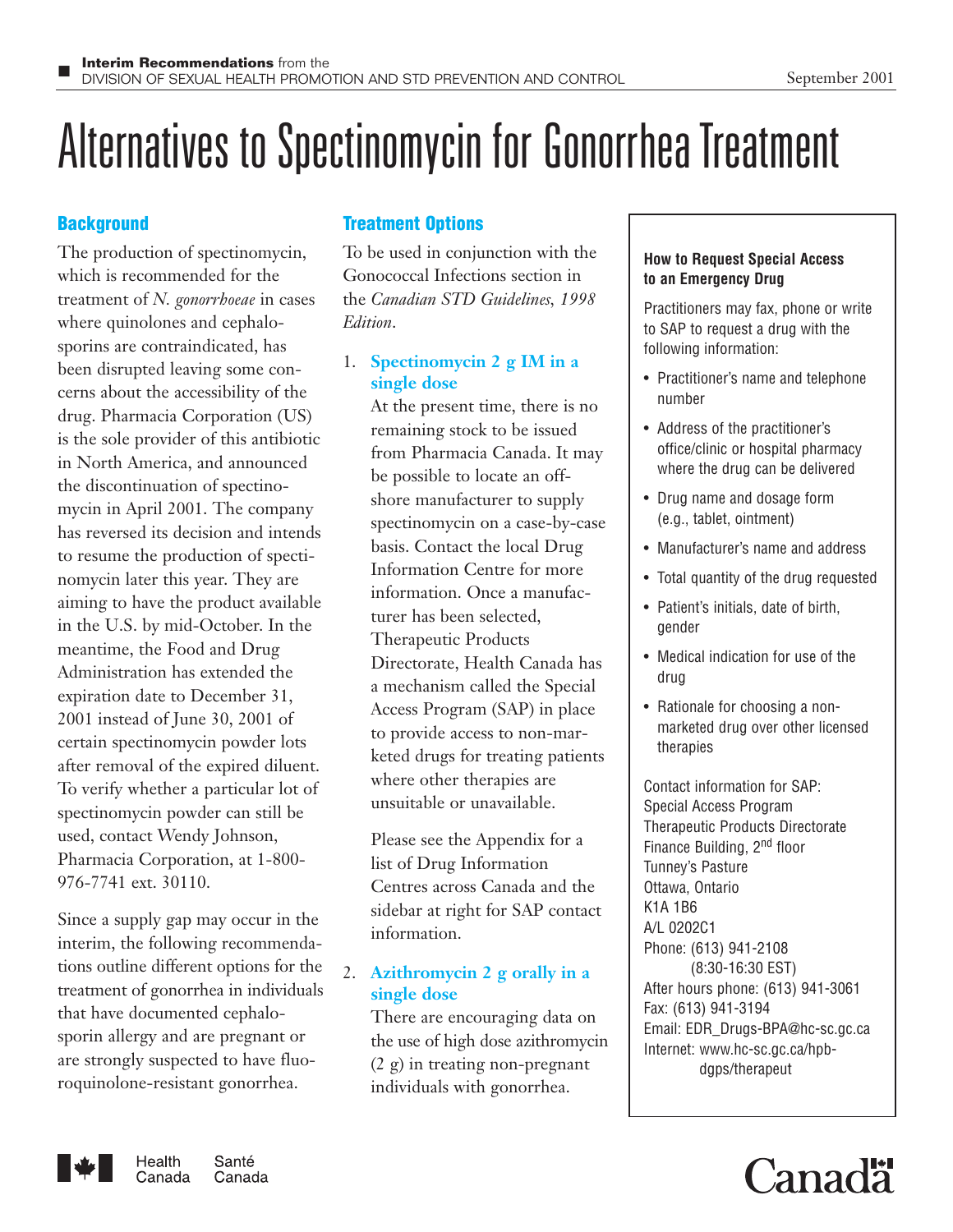The following is a list of physicians who perform cephalosporin desensitization. Please note that only those physicians who were contacted by the Canadian Society of Allergy and Clinical Immunology and agreed to have their information contained in this document have been included.

#### **Dr. Eric Leith**

302-331 Sheddon Avenue Oakville ON L6J 1X8 Tel: 905-842-6555 Fax: 905-842-4190

**University of Western Ontario Drug Allergy Clinic** Tel: 519-685-8167

## **Dr. Frederick A. White**

481 Park St. Kitchener ON N2G 1N7 Tel: 519-578-9199 Fax: 519-578-6109

Effectiveness in pregnant women has to be extrapolated at this point even though metabolism may be different in pregnant women. Based on limited data, azithromycin has not been associated with adverse fetal outcomes (Class B). Possible side effects include severe gastrointestinal distress. Test of cure is required for all cases using azithromycin.

# 3. **Cephalosporin desensitisation<sup>1</sup> under the care of an allergy physician**

Because of potential anaphylaxis when performing cephalosporin desensitisation, an allergy physician may perform penicillin skin testing (such test kits are in short supply) to assess the likelihood of an IgE-mediated allergic reaction if a cephalosporin is administered.

If cephalosporin desensitisation is then deemed necessary, it will usually be performed in an ICU setting and requires careful monitoring by an allergy physician. This option should be considered only after all other alternatives have been weighed. A list of allergy physicians who perform cephalosporin desensitisation is shown in the sidebar to the left. Please note that the availability of allergy physicians to perform desensitisation is severely limited and restricted only to major medical centres across the country.

<sup>1</sup> For additional information on this topic, please refer to N Engl J Med 2001;345 (11):804-809.

These recommendations have been prepared in collaboration with Provincial/Territorial partners and national experts. For more information, please contact:

Division of Sexual Health Promotion and STD Prevention and Control Bureau of HIV/AIDS, STD and TB Health Canada 7th Floor, Jeanne Mance Building Tunney's Pasture A.L. 1907A4 Ottawa, Ontario K1A 0K9

Our mission is to help the people of Canada maintain and improve their health. *Health Canada*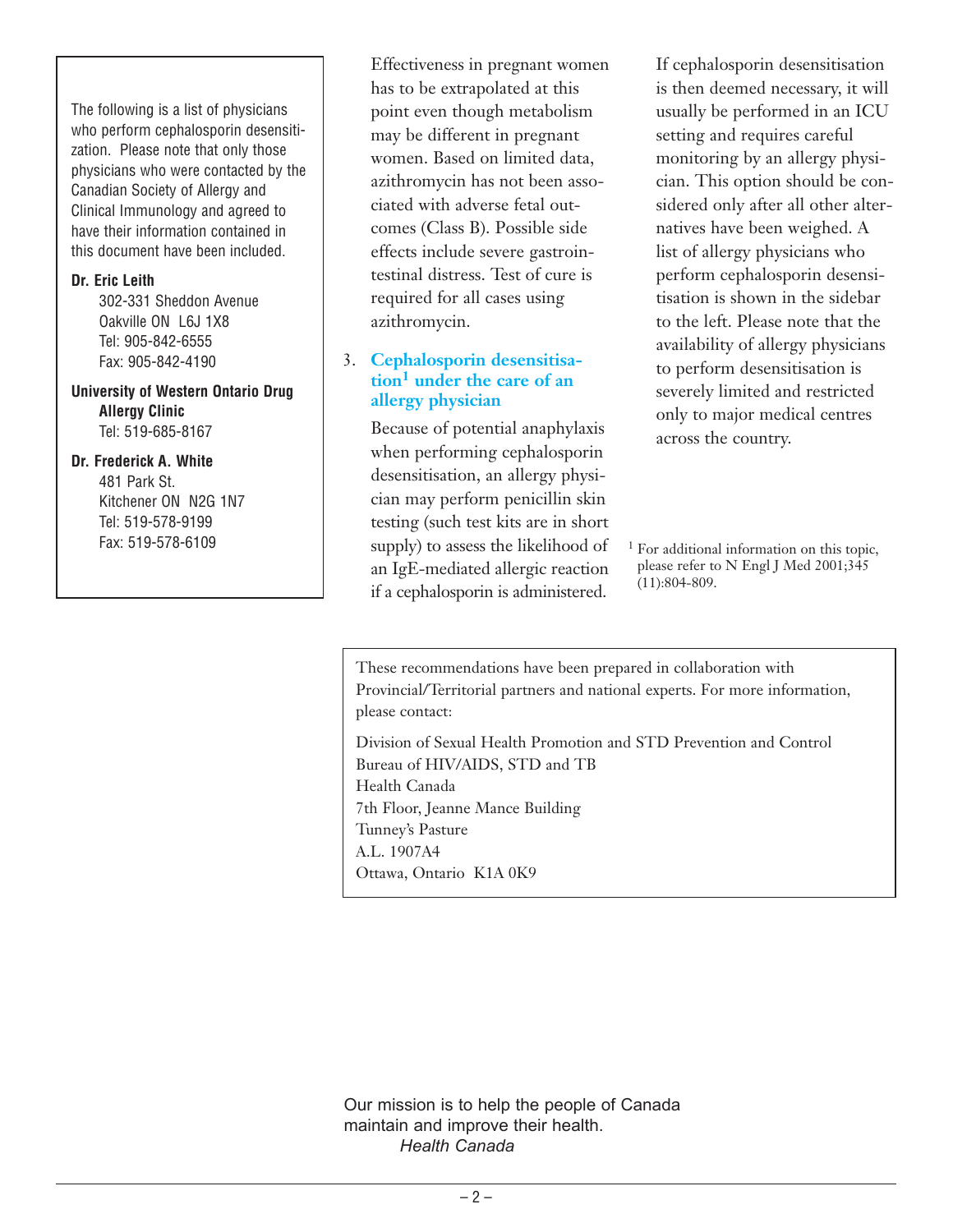# **APPENDIX 1 Drug Information Centres**

### **BRITISH COLUMBIA**

# BRITISH COLUMBIA DRUG & POISON INFORMATION CENTRE

1081 Burrard St.,

Vancouver, B.C. V6Z 1Y6 Tel: (604) 682-2344, ext. 2126

Fax: (604) 631-5262

Contact: Derek Daws, Managing Director

E-mail: daws@dpic.bc.ca

Expertise: B.C. Regional Adverse Drug Reaction Program, drug usage review, drugs in pregnancy, herbal medicine, toxicology A regional centre. Available to all health professionals

#### SENIORS MEDICATION INFORMATION LINE (SMILE)

University of British Columbia Faculty of Pharmaceutical Sciences 2146 East Mall, Vancouver, B.C. V6T 1Z3 Tel: 1-800-668-6233 (B.C. only) (604) 822-8010, ext. 6041 Fax: (604) 822-3035 E-mail: rpriatel@unixg.ubc.ca Contact: Rola Priatel, D.I. Coordinator Expertise: Asthma

#### VANCOUVER GENERAL HOSPITAL

Pharmacy Department 855 West 12th Ave., Vancouver, B.C. V5Z 1M9 Tel: (604) 875-4077 Fax: (604) 875-5267 Contact: Nilu Partovi, Supervisor and Clinical Pharmacy Specialist Written requests only

# ROYAL JUBILEE HOSPITAL

Capital Health Region Pharmacy Department 1900 Fort St., Victoria, B.C. V8R 1J8 Tel: (250) 370-8242 Fax: (250) 370-8615 Contact: Jane Bettany, D.I. Coordinator Expertise: General drug information

#### VICTORIA GENERAL HOSPITAL

Capital Health Region Pharmacy Department 1 Hospital Way, Victoria, B.C. V8Z 6R5 Tel: (250) 727-4636 Fax: (250) 727-4126 E-mail: jdheere@caphealth.org or jdodsworth@caphealth.org Contact: Jane Dheere, D.I. Pharmacist or Jessie Dodsworth, D.I. Pharmacist Expertise: General drug information

# **ALBERTA**

CALGARY REGIONAL HEALTH AUTHORITY Peter Lougheed Centre Pharmacy 3500-26th Ave. N.E., Calgary, Alta. T1Y 6J4 Tel: (403) 291-8990 Fax: (403) 291-8889 Contact: Jennifer Herrick, D.I. and Drug Use Evaluation Pharmacist E-mail: Jennifer.Herrick@crha-Health.ab.ca For hospital staff only

#### POISON & DRUG INFORMATION SERVICES (PADIS)

c/o CRHA, Foothills Medical Centre 1403-29th St. N.W., Calgary, Alta. T2N 2T9 Tel: (403) 670-1222 or 1-800-332-1082 (Alta. only) Fax: (403) 670-1472 E-mail: fh-padis@crha-Health.ab.ca Contact: Cheryl McGrath-Hill, Facilitator – Drug Information Services Expertise: Computerized databases for statistics, toxicology

#### CAPITAL HEALTH REGION DRUG INFORMATION CENTRE

Royal Alexandra Hospital Site Pharmacy Department 10240 Kingsway Edmonton, Alta. T5H 3V9 Tel: (780) 477-4463 Fax: (780) 491-5116 Contact: Karen Horon, D.I. Pharmacist Expertise: General drug information Services are primarily for hospital staff

# CAPITAL HEALTH REGION DRUG INFORMATION CENTRE

University of Alberta Hospital Site Pharmacy Department 8440-112 St. Edmonton, Alta. T6G 2B7 Tel: (780) 407-7404 Fax: (780) 492-0885 Contact: Carol Borynec, D.I. Pharmacist Expertise: General drug information Services are primarily for hospital staff

# **SASKATCHEWAN**

SASKATCHEWAN CONSUMER DRUG INFORMATION CENTRE (CDIC) University of Saskatchewan College of Pharmacy and Nutrition 110 Science Pl., Saskatoon, Sask. S7N 5C9 Tel: (306) 975-DRUG or 1-800-665-DRUG (Sask. only) Fax: (306) 966-6377 Contact: Paul Melnyk or Maya Wagner, D.I. Consultants Expertise: Consumer drug information to all residents of Saskatchewan For consumers only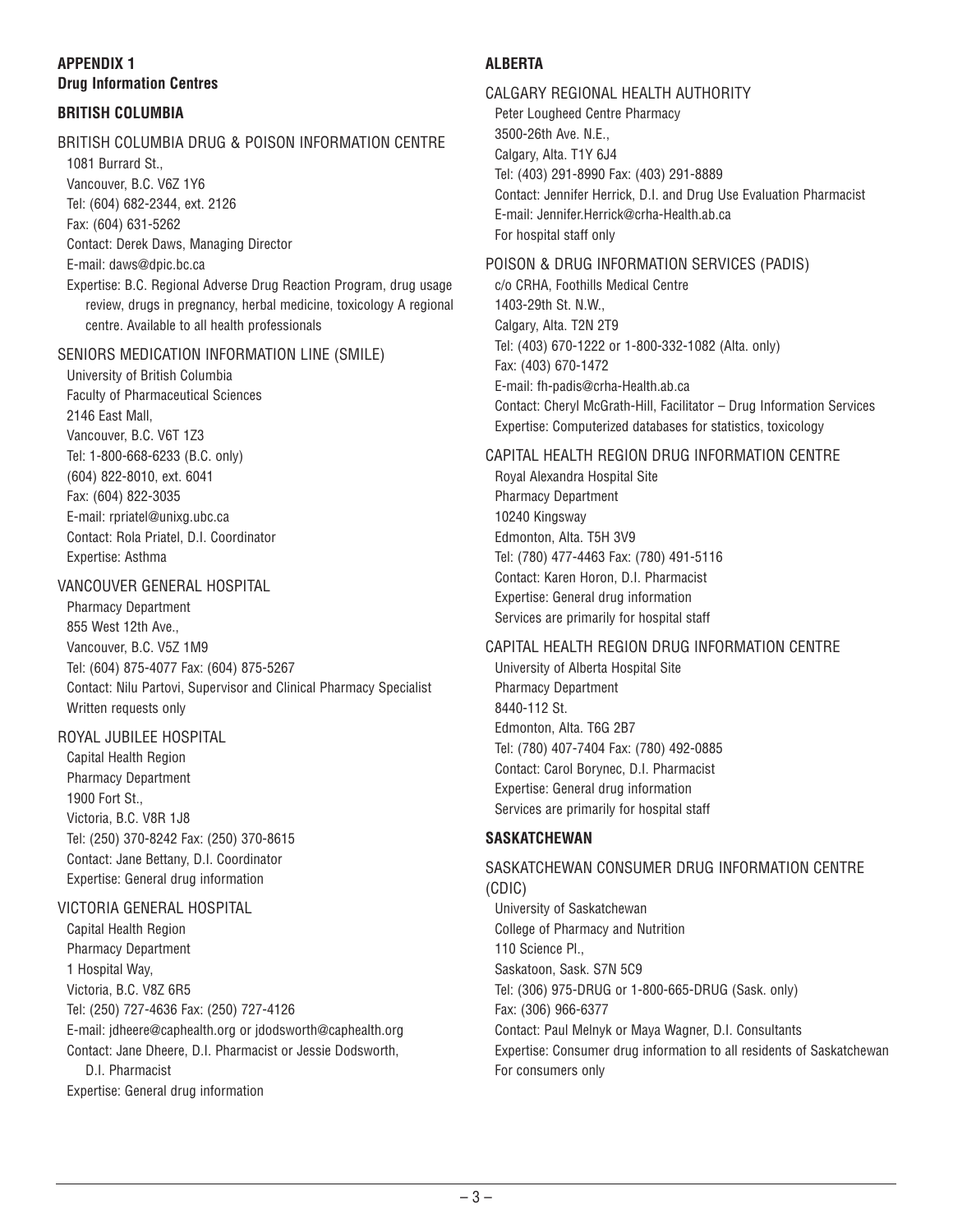#### SASKATCHEWAN DIAL ACCESS DRUG INFORMATION SERVICE (DADIS)

University of Saskatchewan College of Pharmacy and Nutrition 110 Science Pl., Saskatoon, Sask. S7N 5C9 Tel: (306) 966-6340 or 1-800-665-3784 (Sask. only) Fax: (306) 966-6377 Contact: Paul Melnyk, D.I. Consultant Expertise: Computerized database for statistics and retrieval of previous cases, regional ADR reporting program, provincial drug information service for all health professionals

#### **MANITOBA**

#### HEALTH SCIENCES CENTRE

Pharmacy Department 820 Sherbrook St., Winnipeg, Man. R3A 1R9 Tel: (204) 787-1097 Fax: (204) 787-3195 Contact: Cathy Sochasky, D.I. Pharmacist Expertise: General drug information Not a regional centre: Services primarily for hospital staff

#### MEDICATION INFORMATION LINE FOR THE ELDERLY (MILE)

University of Manitoba Room 407-F, Faculty of Pharmacy Winnipeg, Man. R3T 2N2 Tel: (204) 261-3111 or 1-800-432-1960, ext. 6493 (Man. only) Fax: (204) 474-7626 E-mail: vanmiddl@ms.umanitoba.ca Contact: Betty Van Middlesworth, Pharmacist Consultant Expertise: Medication information for elderly, care providers and healthcare professionals

#### MISERICORDIA HEALTH CENTRE

Pharmacy Department 99 Cornish Ave., Winnipeg, Man. R3C 1A2 Tel: (204) 788-8242 Fax: (204) 774-8488 E-mail: afriesen@miseri.winnipeg.mb.ca Contact: Anne Friesen, Coordinator, D.I./Drug Utilization Review Expertise: General drug information Services primarily for hospital staff

#### ST. BONIFACE GENERAL HOSPITAL

Pharmacy Department 409 Tache Ave., Winnipeg, Man. R2H 2A6 Tel: (204) 237-2630 Fax: (204) 237-2165 Contact: Anita Richard, D.I. Pharmacist Expertise: General drug information Services for hospital staff only

#### **ONTARIO**

#### HAMILTON HEALTH SCIENCES CORPORATION McMaster Site

Drug Information Centre Pharmacy Department, Box 2000, Hamilton, Ont. L8N 3Z5 Tel: (905) 521-2100, ext. 6019 Fax: (905) 521-5008 Contact: Marita Tonkin or Gita Sobhi, D.I. Pharmacists E-mail: tonkin@exchange1.cmh.on.ca or sobhi@exchange1.cmh.on.ca Services primarily for hospital staff

#### HENDERSON GENERAL HOSPITAL

Pharmacy Department 711 Concession St., Hamilton, Ont. L8V 1C3 Tel: (905) 527-4322, ext. 2190 or (905) 389-4411 Fax: (905) 575-2643 Contact: Jeff Thompson, Site Co-ordinator, Pharmacy Department Expertise: Investigational studies in oncology, pharmacokinetics of vancomycin, gentamicin and tobramycin Services for hospital staff only

#### GRAND RIVER HOSPITAL

Kitchener-Waterloo Health Centre Pharmacy Department P.O. Box 9056, Kitchener, Ont. N2G 1G3 Tel: (519) 749-4300, ext. 2206 Fax: (519) 749-4228 Contact: Don McCuen, Clinical Pharmacist, D.I. and Antibiotic Utilization Expertise: Home IV therapy, palliative care, dialysis, computerized drug information, pediatrics, critical care A regional centre: Services for anyone

#### KINGSTON GENERAL HOSPITAL

Pharmacy Department 76 Stuart St., Kingston, Ont. K7L 2V7 Tel: (613) 548-2305 Fax: (613) 548-6079 Contact: Any on-duty pharmacist Expertise: General drug information

#### LONDON HEALTH SCIENCES CENTRE – LONDIS

University Hospital Campus Department of Pharmacy Services 339 Windermere Rd., Box 5339 London, Ont. N6A 5A5 Tel: (519) 663-3172 or 1-800-363-8434 (for area codes 705, 519 & 905 only) Fax: (519) 663-2968 Contact: Gail Judd, Linda Hooper, Sandra Campbell, Susan Lovell, Laura Drost, D.I. Pharmacists Expertise: Transplantation, neurology, cardiology, oncology, pediatrics A regional centre: services are available to subscribers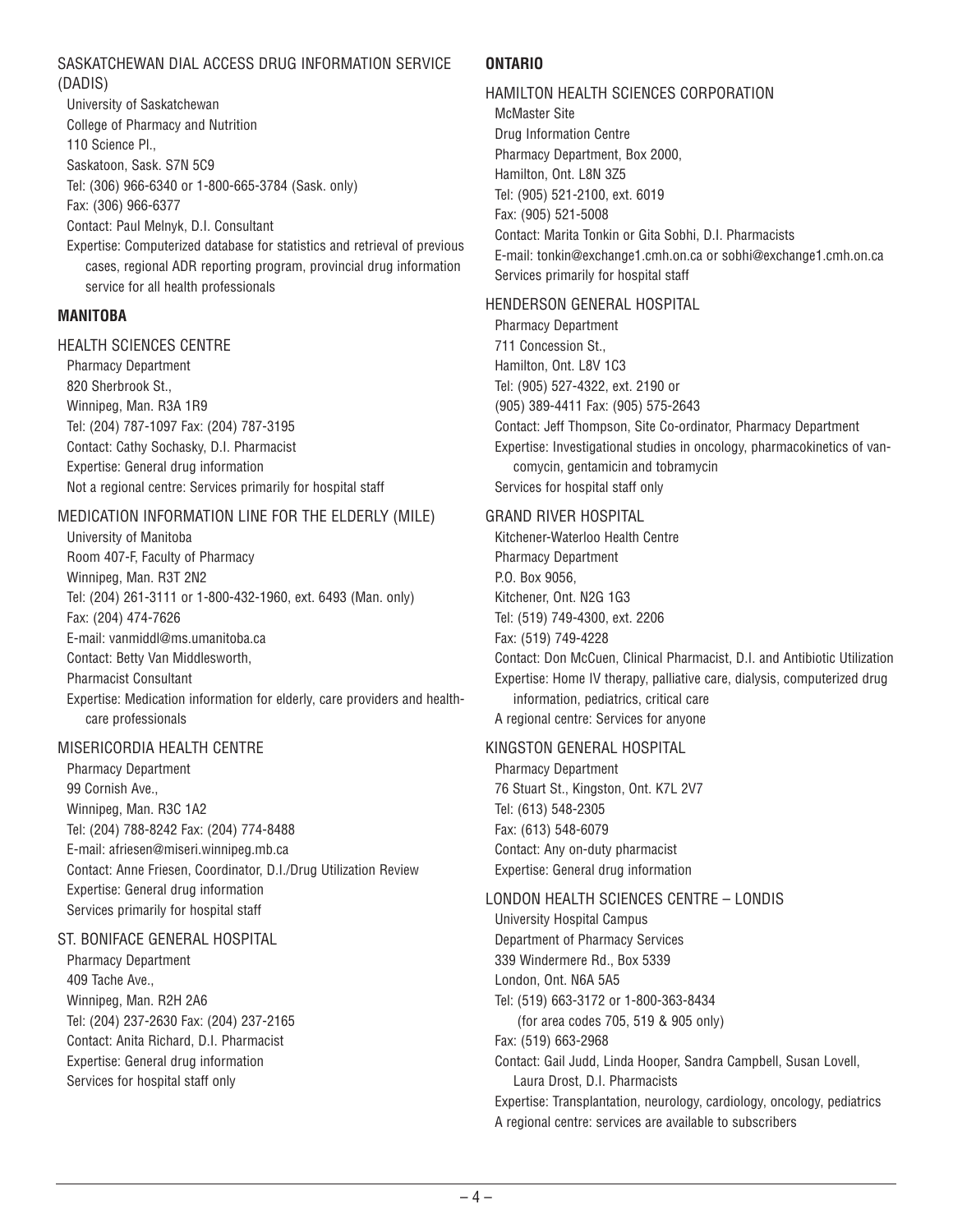#### CHILDREN'S HOSPITAL OF EASTERN ONTARIO (CHEO)

Pharmacy Department 401 Smyth Rd., Ottawa, Ont. K1H 8L1 Tel: (613) 738-3614 or (613) 737-2228 Fax: (613) 738-4206 E-mail: swartz@cheo.on.ca Contact: Ronald Swartz, Director of Pharmacy Expertise: Pediatrics Not a regional service: Services for hospital staff only

#### OTTAWA HOSPITAL, CIVIC CAMPUS

Pharmacy Department 1053 Carling Ave., Ottawa, Ont. K1Y 4E9 Tel: (613) 798-5555, ext. 6683 Fax: (613) 761-4350 Contact: Anne Massicotte, D.I. Pharmacist Expertise: Cardiology/cardiothoracic surgery, geriatrics, critical care, PCA programs, neurology Services for hospital staff only

#### OTTAWA HOSPITAL, GENERAL CAMPUS

Pharmacy Department Ottawa General Hospital 501 Smyth Rd., Ottawa, Ont. K1H 8L6 Tel: (613) 737-8344 Fax: (613) 737-8891 Contact: Mario Bédard, Drug Information Specialist E-mail: mbedard@ogh.on.ca Expertise: HIV/AIDS, bone marrow transplantation, neurology, bone and joint diseases, literature evaluation Service for hospital staff only

#### OTTAWA VALLEY REGIONAL DRUG INFORMATION SERVICE (OVRDIS)

Ottawa Hospital, General Campus 501 Smyth Rd., Ottawa, Ont. K1H 8L6 Tel: (613) 737-8347 Fax: (613) 737-8891 Contact: Denis Bélanger, D.I. Specialist (dbelanger@ogh.on.ca), or Dina MacLeod, D.I. Pharmacist (dmacleod@ogh.on.ca) Expertise: HIV/AIDS, Bone marrow transplantation, neurology, bone and joint diseases, literature evaluation Service open to OVRDIS subscribers only CENTRE FOR ADDICTION AND MENTAL HEALTH, ADDICTION

RESEARCH FOUNDATION SITE Pharmacy Department 33 Russell St., Toronto, Ont. M5S 2S1 Tel: (416) 595-6014 Fax: (416) 595-6606 E-mail: ejanecek@arf.org Contact: Eva Janecek, Head of Pharmacy Services Expertise: Substance abuse Services for anyone in Ontario

# CENTRE FOR ADDICTION AND MENTAL HEALTH,

CLARKE INSTITUTE OF PSYCHIATRY SITE Pharmacy Department 250 College St., Toronto, Ont. M5T 1R8 Tel: (416) 979-6802 Fax: (416) 979-4995 Contact: Kalyna Butler, Head of Pharmacy Expertise: Psychiatry A regional centre: Services for anyone

HOSPITAL FOR SICK CHILDREN, THE Pharmacy Department 555 University Ave., Toronto, Ont. M5G 1X8 Poison info: (416) 813-5900 or 1-800-268-9017 (Ontario only) Drug info: (416) 813-6703 Motherisk Clinic, Alcohol & Substance Use Line: 1-877-327-4636 (Toll-free) Motherisk Clinic: (416) 813-6780 (calls from outside Ontario will not be returned) Manufacturing-pharmacy: (416) 813-6701 Fax: (416) 813-5880 (Pharmacy Department) Web site: www.sickkids.com Contact: Joanne Smith, D.I. Coordinator E-mail: Joanne.Smith@mailhub. sickkids.on.ca Motherisk contact: Susan Santiago Expertise: Pediatrics, extemporaneous formulations Not a regional centre: Calls from outside hospitals answered as time permits

# METRO TORONTO HOSPITALS DRUG INFORMATION SERVICE (METRODIS)

Sunnybrook & Women's College Health Sciences Centre 2075 Bayview Ave., Toronto, Ont. M4N 3M5 Tel: (416) 480-4514 Fax: (416) 480-6868 Contact: Irene Worthington, coordinator A regional centre. Services for hospital subscribers

# MOUNT SINAI HOSPITAL

Department of Pharmacy Services 600 University Ave., Room 1506, Toronto, Ont. M5G 1X5 Tel: (416) 586-8582 Fax: (416) 586-8353 Web site: www.mtsinai.on.ca Contact: Any on-duty pharmacist Expertise: General drug information

# ONTARIO PHARMACISTS' ASSOCIATION

Drug Information and Research Centre 301-23 Lesmill Rd., Don Mills, Ont. M3B 3P6 Tel: (416) 385-3472 or 1-800-268-8058 Fax: (416) 385-2442 Contact: Kris Wichman, Vice-President of Professional Affairs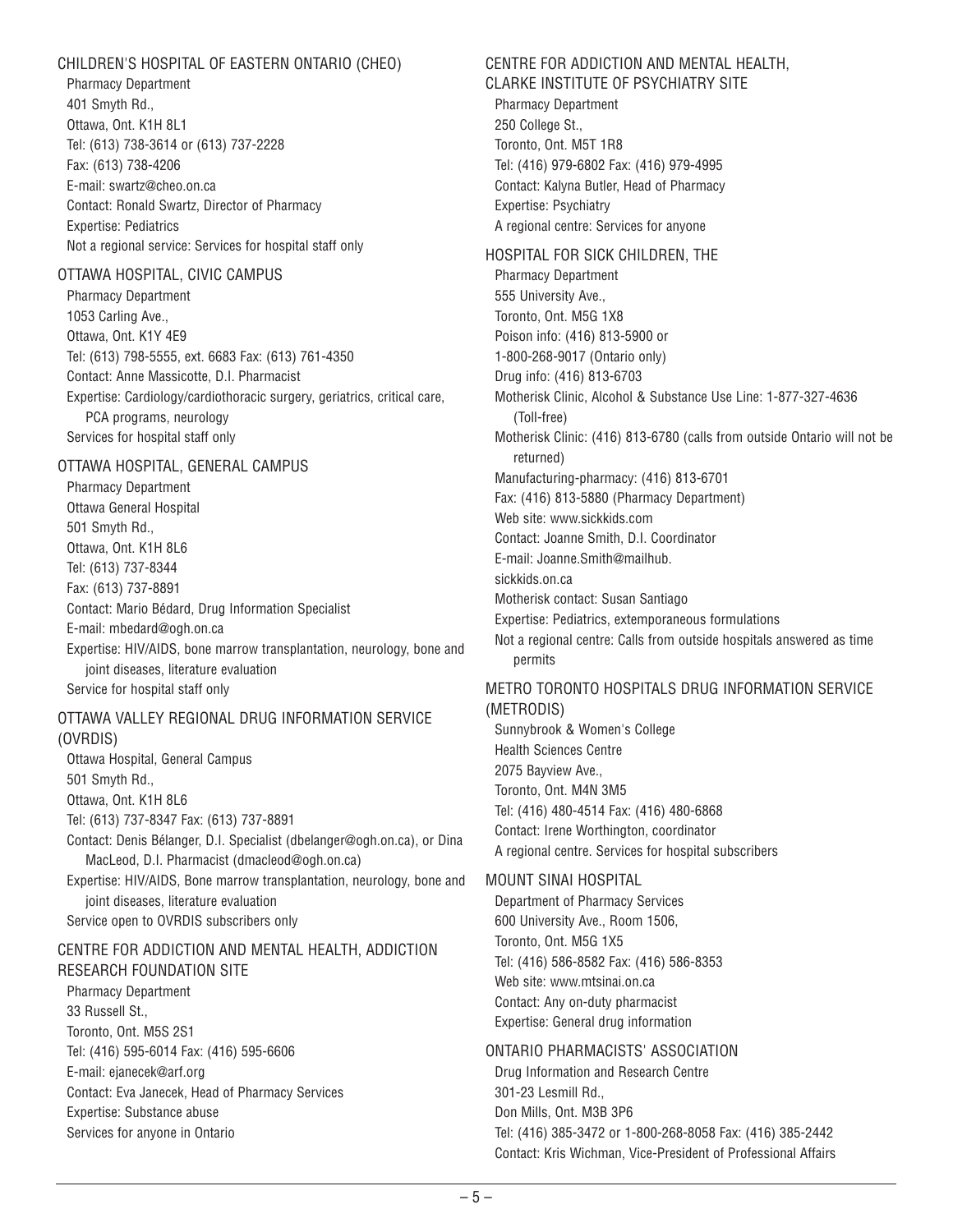## ST. MICHAEL'S HOSPITAL

Pharmacy Department 30 Bond St., Toronto, Ont. M5B 1W8 Tel: (416) 864-5747 Fax: (416) 864-6058 Contact: Any on-duty pharmacist Expertise: General drug information Services for hospital staff only

#### ST. MICHAEL'S HOSPITAL, WELLESLEY-CENTRAL SITE

Pharmacy Department 160 Wellesley St. E., Toronto, Ont. M4Y 1J3 Tel: (416) 926-7099 Fax: (416) 926-5050 Contact: Janice Wells, Director of Pharmacy, Rafelina Greco, D.I. Pharmacist Expertise: AIDS treatment, GI therapies using endoscopic procedures, rheumatology, burn centre, lithotripsy, cystic fibrosis Services for hospital staff only

#### SUNNYBROOK & WOMEN'S COLLEGE HEALTH SCIENCES CEN-TRE

Drug Information Service 2075 Bayview Ave., Toronto, Ont. M4N 3M5 Tel: (416) 480-4513 Fax: (416) 480-6868 E-mail: john iazzetta@sunnybrook.on.ca Contact: John Iazzetta, Coordinator, Drug Information Centre Services for hospital staff only

# TORONTO EAST GENERAL AND ORTHOPAEDIC HOSPITAL

Department of Pharmaceutical Services, 825 Coxwell Ave., Toronto, Ont. M4C 3E7 Tel: (416) 469-6036 Pager: (416) 501-3574 Fax: (416) 469-6325 E-mail: pharmcy@tegh.on.ca Contact: Faith Jenner, D.I. Pharmacist Expertise: General drug information Services are available to anyone

# TORONTO HOSPITAL

Toronto General Division Pharmacy Department 200 Elizabeth St., Room B216–Eaton N. Toronto, Ont. M5G 2C4 Tel: (416) 340-3779 Fax: (416) 340-3685 Contact: John Murdoch, D.I. Pharmacist Services for hospital staff only

# **QUEBEC**

HÔPITAL DU SACRÉ-COEUR DE MONTRÉAL Centre d'information pharmaceutique 5400 Blvd. Gouin Ouest, Montréal, Que. H4J 1C5 Tel: 1-888-265-7692 or (514) 338-2161 Fax: (514) 338-3670 E-mail: cip.hscm@sympatico.ca Contact: Eva Cohen, Chief Pharmacist Expertise: Adverse drug reactions A provincial centre available to subscribers

#### HOPITAL GENERAL JUIF–SIR MORTIMER B. DAVIS

Pharmacy Department 3755 Chêmin de la Côte Ste. Catherine, Montréal, Que. H3T 1E2 Tel: (514) 340-8222, ext. 4671 Fax: (514) 340-8201 Contact: Any on-duty pharmacist

Expertise: Adverse drug reaction program, pharmacokinetics, oncology, patient counselling, drug use evaluation, TPN, IV admixture, neonatology, drug information bulletins, computerized databases, research, cardiology Services primarily for hospital staff

#### ROYAL VICTORIA HOSPITAL

Pharmacy Department 687 Pine Ave. W., Montréal, Que. H3A 1A1 Contact: My Linh Tran, Coordinator of Clinical and Technical Support Services Tel: (514) 842-1231 Fax: (514) 843-1474

# **NOVA SCOTIA**

QUEEN ELIZABETH II HEALTH SCIENCES CENTRE Drug Information Centre 1796 Summer St., Room 2421, Halifax, N.S. B3H 3A7 Tel: (902) 473-4234 (Camp Hill site) (902) 473-6830 (Victoria General site) Fax: (902) 473-8612 (Camp Hill site) (902) 473-1606 (Victoria General site) E-mail: rxcbt@qe2-hsc.ns.ca Contact: Brian Tuttle, Manager, Drug Information Services Expertise: Atlantic ADR Regional Centre, drug evaluation program, computerized drug information databases DI inquiries for hospital staff only